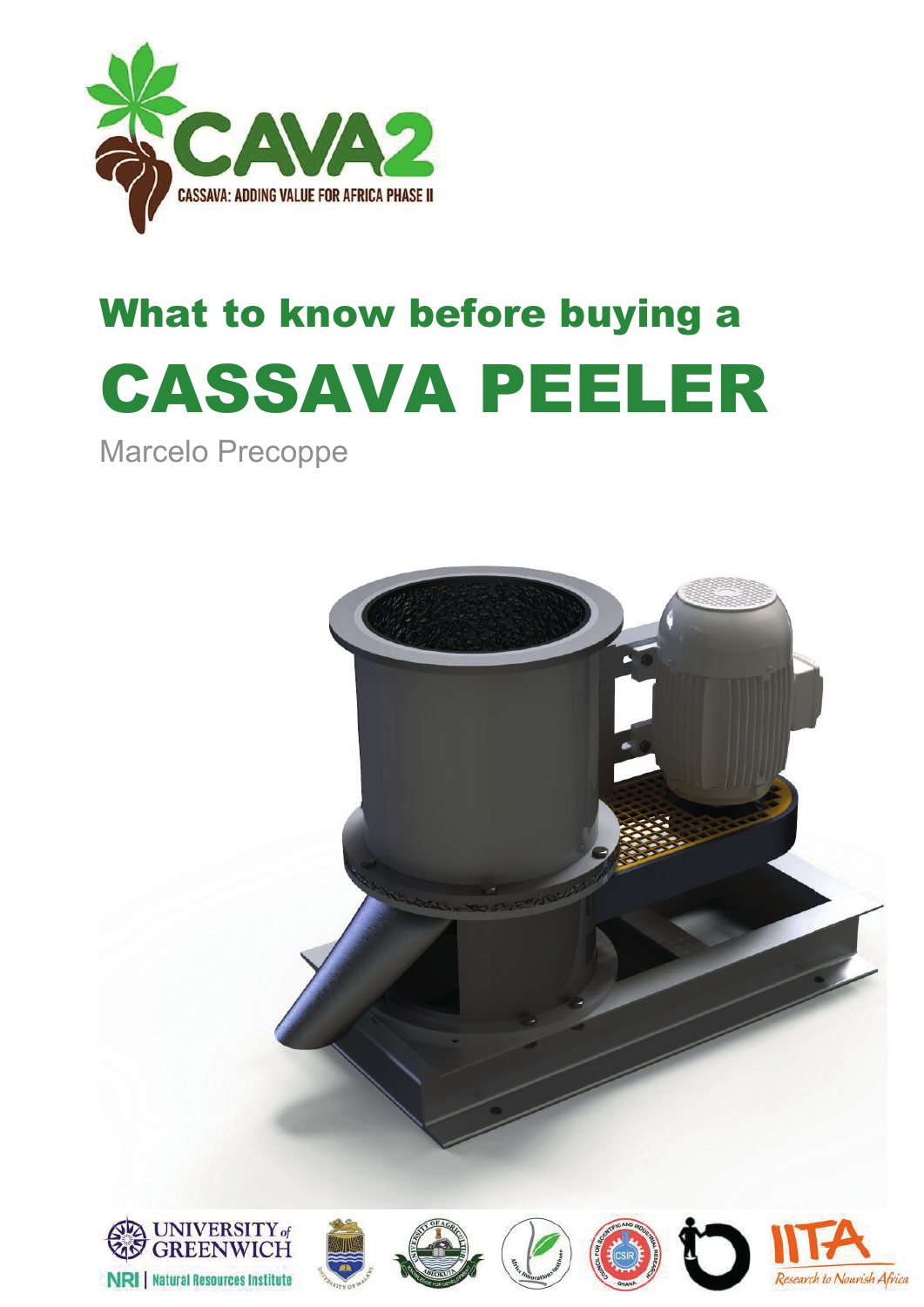# **What you need to know before buying: CASSAVA PEELER**

## **1. Cassava peeling**

Peeling is an important operation on cassava processing. Hand peeling with knives is currently the only method that can remove all the peel with minimum root losses. The main reason is that no equipment has been yet developed that can accommodate the large variations in shape and size of the cassava root plus the substantial differences in thickness, texture and adhesion strength of the peel. However, hand peeling is a tedious, labour-intensive and time-consuming operation and, in some circumstances, investing in a peeling machine can be considered.

There are mainly two kinds of peeling machines being used for cassava, one uses an abrasive surface and the other uses a cutting mechanism. Other peeling methods such as chemical and steam peeling have been tried for cassava peeling but proved to be ineffective. Enzymatic peeling is currently under development for cassava and might be a viable option in the short future. In this method, the roots would be infused in an enzymatic preparation, which will degrade the substances present in the cell walls of the peel.

### **2. Abrasion peeler**

The main parts of this equipment are a rotating drum and water sprays. The drum with abrasive surface rotates and detaches peel from the roots while water is sprayed to wash it. Usually, the drum is rotated employing belts and pulleys connected to an electric motor. Depending on the shape of the roots, the abrasive surfaces of the drums cannot reach into its crevices and depressions, resulting in significant losses of the useful flesh. High losses and peel retention can also occur when peeling roots of different sizes: the large roots might remain mostly unpeeled while the small ones might be completely grated. Usually, better results are achieved if the roots are peeled after having been sorted by size.

### **3. Cylindrical knife peeler**

In general, this kind of peeler consists of a cylindrical knife assembly and a solid cylinder with a rough surface, both mounted parallel. The equipment is usually driven by an electric motor. In some designs, the cylinders rotate in the opposite direction while in other designs both cylinders rotate in the same direction but at different speeds.

#### **4. Performance indices**

A cassava peeler should completely remove the peel without removing the useful part of the root. In addition, the peeled surface should be clean and undamaged. Peeling efficiency is a common performance index used. However, this index can be calculated in diverse ways and, therefore, be misleading. Buyers should not base their choices on *peeling efficiency* but on *root* losses, peel retention and throughput. Root losses is the percentage of the useful part that was removed with the peel. Peel retention is the percentage of the peel that remained at the root after passing through the machine. Throughput is the amount of material passing through the peeling machine. When examining *throughput* it is important to verify if the peeler operates in batch or continuous mode, and preference should be given to the continuous one.